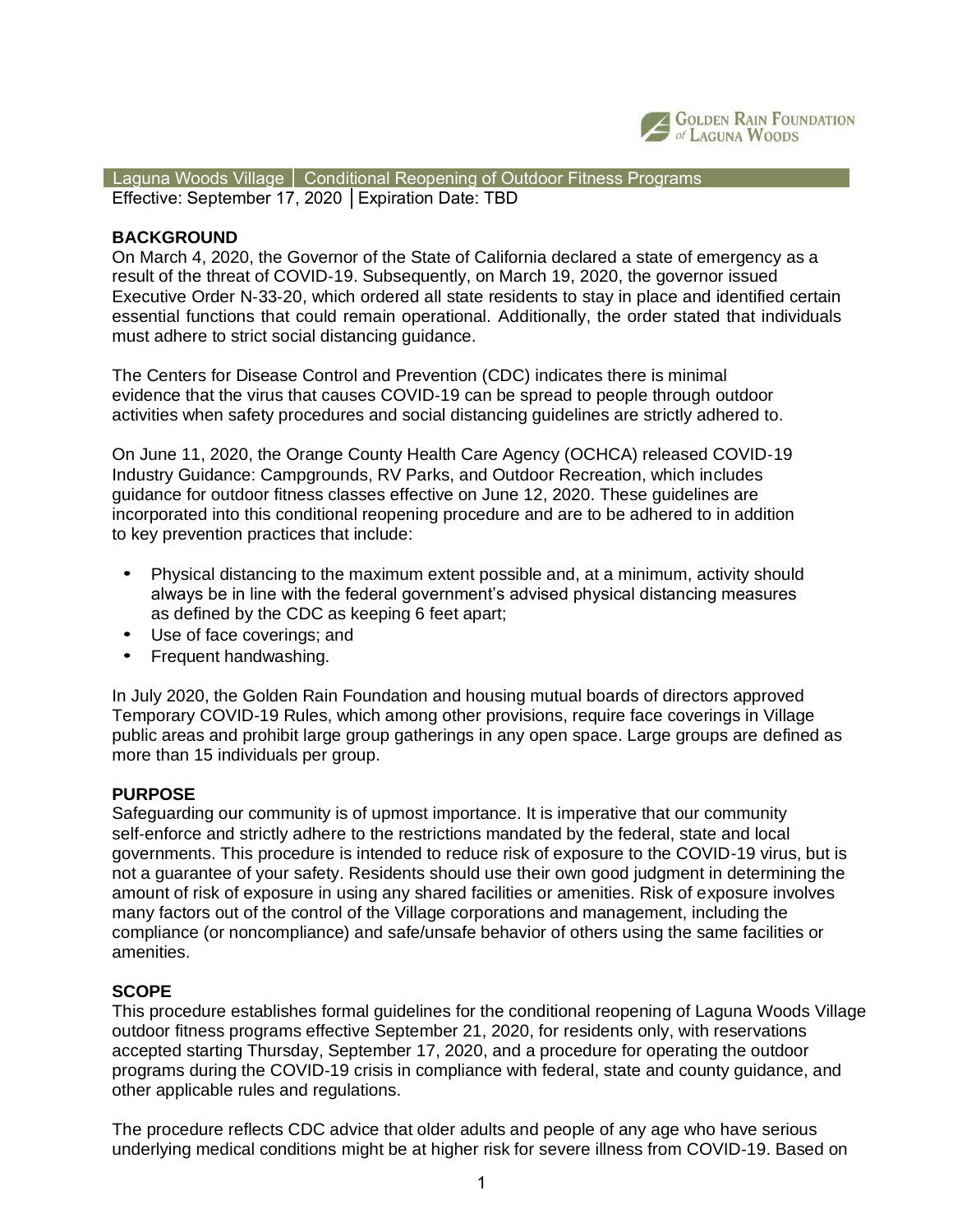what we know now, those at high risk for severe illness from COVID-19 include people 65 years and older. Activity should always be in line with the federal government's advised physical distancing measures defined by the CDC as keeping 6 feet apart.

The Department of Recreation and Special Events is responsible for these activities.

# **GENERAL PROVISIONS**

## **1. Applicability**

Outdoor fitness programs will reopen to Laguna Woods Village residents only. No guests, nonparticipants or spectators are permitted at the programs.

## **2. Hours**

Hours will vary based on the fitness program. Refer to attached class schedule. Additional classes may be added by Recreation and Special Events Department management once conformance with this procedure, as well as state, county and other applicable safety requirements, is evident.

## **3. Class Size**

Classes are limited to 14 participants plus one instructor with social distancing measures implemented.

## **4. Facilities**

The outdoor fitness program will occur in outdoor open spaces such as grassy areas, building patios and parking lots. Management will implement programs to remain in compliance with state, county and other applicable safety requirements.

## **5. Monitoring of Health and Safety Protocols**

Department of Recreation and Special Events personnel will monitor CDCrecommended guidelines, including social distancing and use of face coverings.

## **5. Safety Requirements**

## a. **Touch points**

Touch points will be eliminated.

### b. **Social distancing**

Activity should always be in line with the federal government's advised social distancing measures (defined by the CDC as keeping 6 feet apart), including when arriving at and departing from a court.

### c. **Face coverings**

Face coverings must be worn at all times when class is not in session, including before/after the class and when walking to and from your vehicle.

# d. **Hand washing**

Participants must use hand sanitizer provided at the check-in station before entering the class area. Participants should wash hands with a disinfectant soap and water (for 20 seconds or longer), or use a hand sanitizer if soap and water is not available before going to the class. Individuals should wash hands frequently with soap and water.

### e. **Touching**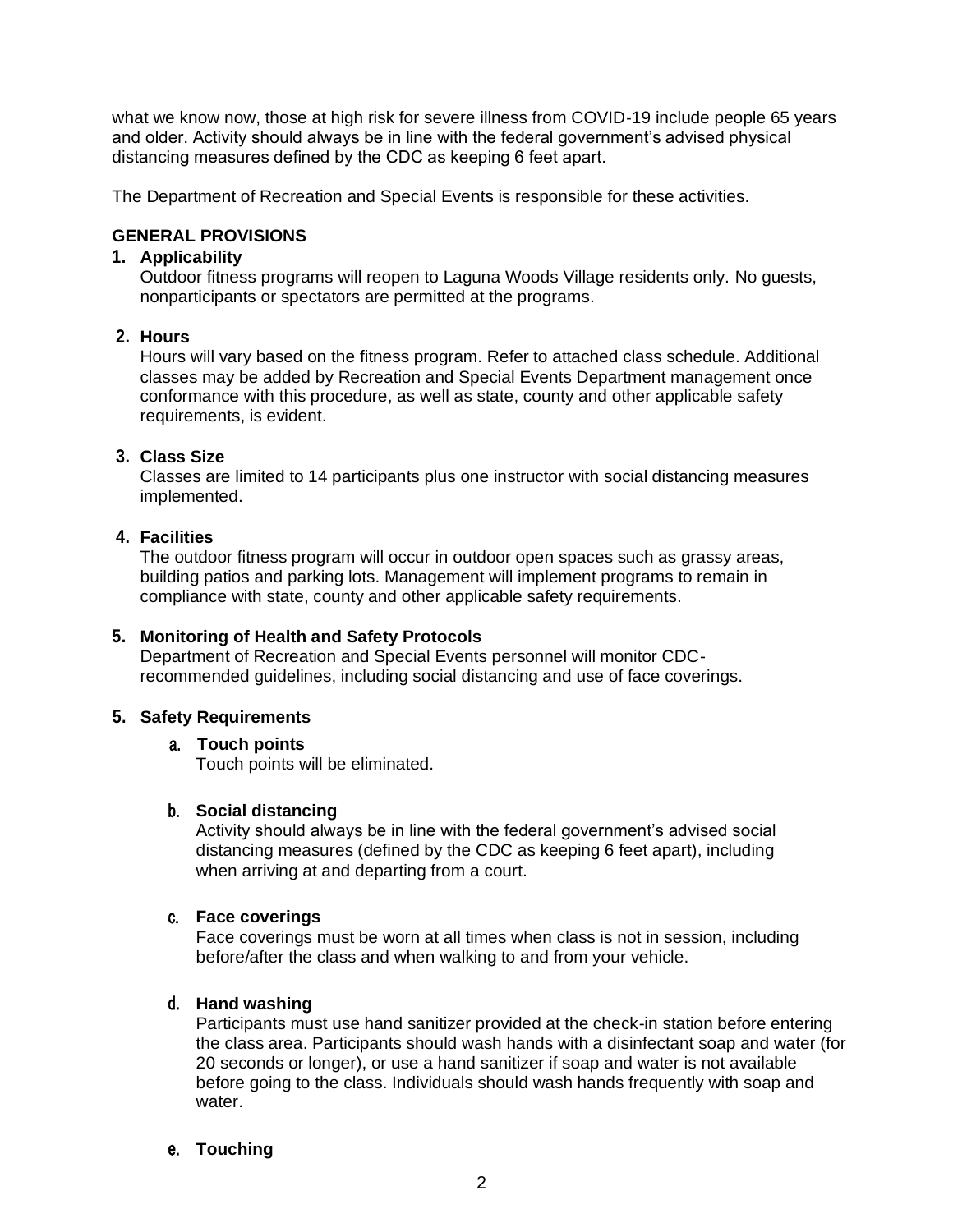Avoid touching your face. Wash your hands promptly if you have touched your eyes, nose or mouth. Individuals should refrain from shaking hands or making a high five.

### f. **Cleaning equipment**

Clean/disinfect your fitness equipment, including yoga mats, weights, rubber bands and other equipment, before and after use.

#### g. **Sharing equipment**

Do not share fitness equipment, especially items difficult to clean and disinfect.

### h. **Health**

Do not play if you are exhibiting symptoms of the coronavirus: mild to severe respiratory illness with fever, cough and difficulty breathing, or other symptoms identified by the CDC; have been in contact with someone with COVID‐19 in the last 14 days; or are a vulnerable individual. A vulnerable individual is an elderly individual and/or an individual with serious underlying health conditions, including high blood pressure, chronic lung disease, diabetes, obesity, asthma and those whose immune system is compromised such as by chemotherapy for cancer and other conditions requiring such therapy.

### **6. Completion of Class**

Upon completion of class, participants must exit and proceed directly to their car/cart and leave the immediate area to avoid congregating in any areas or parking lot.

## **CLASS PROVISIONS**

#### **1. Class Registration**

Advance registration is required. No walk-ins permitted. Registration can be made in advance via the ActiveNet online reservation system or by telephone. Advance registration and waiver completion are required.

## **2. Reservation Limit**

A resident may participate in one class per four-week registration period.

## **3. Reservations**

### a. **How to use ActiveNet online system to register for recreation classes:**

- i. Open your preferred web browser on your smartphone, tablet or computer.
- ii. Enter the following web address in the URL field[:](https://anc.apm.activecommunities.com/villagereservations) [https://anc.apm.activecommunities.com/villagereservations.](https://anc.apm.activecommunities.com/villagereservations)
- iii. Click "Sign In/Up" on center of the webpage.
- iv. Click "Create New Account" on center of webpage.
- v. Submit required information and proceed by selecting "Next" on bottom right of webpage.
- vi. Select "Create Account" after completing and reading all required information.
- vii. Select "Create Account" to submit a request to our staff for your account to be approved. Once approved, you may sign in to your account on the top right of the webpage by selecting "Sign In."